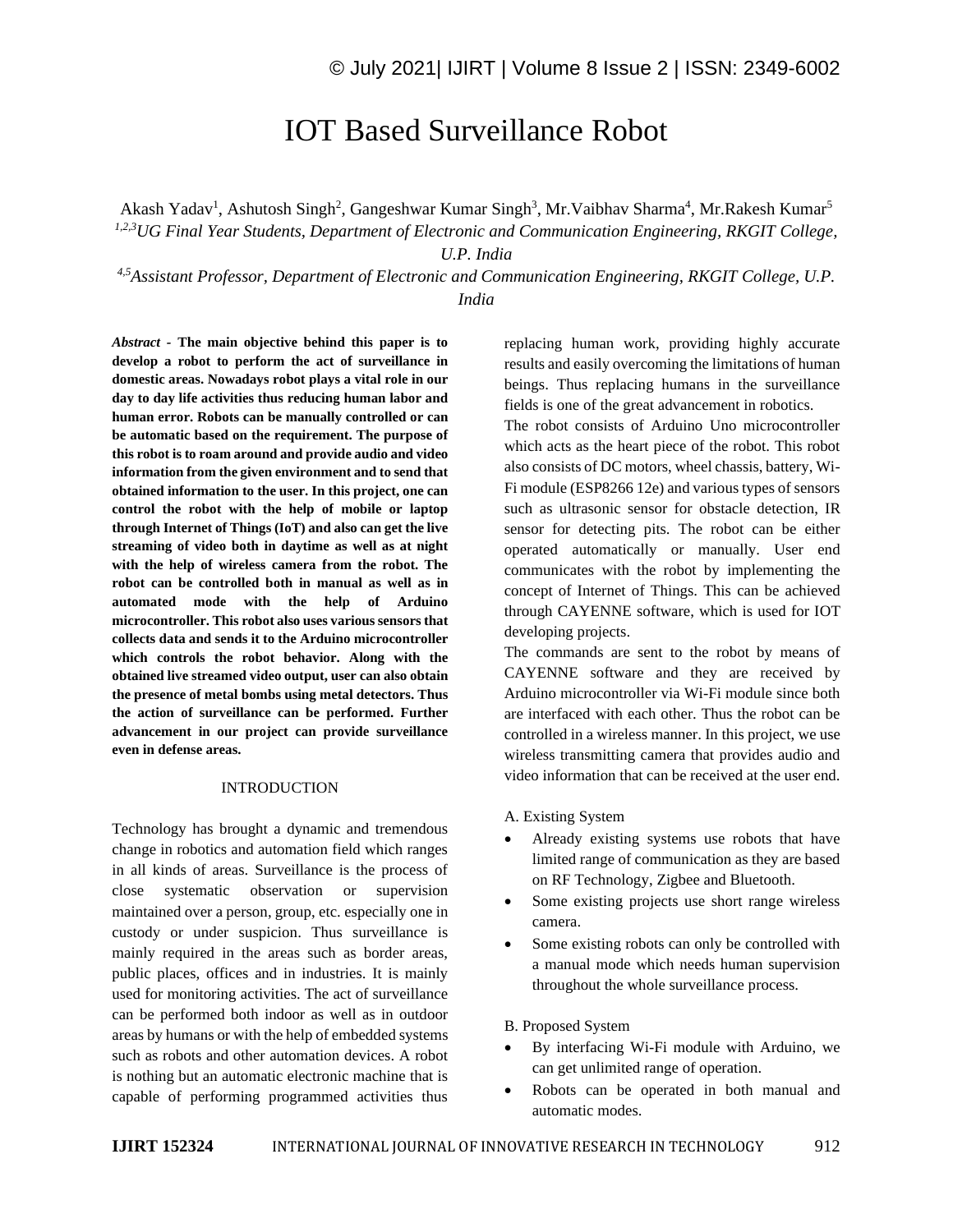- By using Arduino microcontroller, the cost and complexity can be reduced.
- The communication with the robot occurs in a more secured manner.

# II.SYSTEM DESIGN

The system consists of two major sections - one is the user section and other is the robot section. In that the user section can possess laptop or mobile for communicating with the robot end. Thus by using a laptop or a mobile the user section can be a portable one compared to those that uses a typical stationary computer system. The communication can be performed with RF technology or by using a Zigbee device or by using a Bluetooth technology, but that comes at the cost of limited range. Thus in order to implement the idea of increasing the range we can go connecting the user section with the internet which is the main concept of Internet of Things. For connecting the user system with the internet, the CAYENNE software is used. CAYENNE software is nothing but an object relational mapping (ORM) which is used to design prototypes and develop IOT applications. Thus through this CAYENNE software, we can send commands and can easily control the robotic vehicle. At the robot end, we are using an Arduino microcontroller placed on the body or the chassis of the robot, which is the integral part of the robotic vehicle. Below the chassis, the wheels are connected with DC motors that are of 30 rpm each. Each motor requires 12v supply, supplied by means of an external battery source. The motors are interfaced with the Arduino through relay driver. Four relay drivers are employed for two motors and they are used for amplification purpose. The microcontroller is coded with IDE software in order to operate the robot in appropriate directions. This is the manual mode operation associated with it. Several sensors such as ultrasonic sensor, infrared sensor are also used which are interfaced with the microcontroller in the respective I/O pins. Ultrasonic sensor operates by reflection principle, that is by transmission and reception of signals obstacles are detected. In short, it follows the principle of bats termed as echo location. Similarly, Infrared sensors are used to emit and detect infrared radiations, so that the surrounding temperature changes can be detected.

# III. HARDWARE USED

This surveillance robot requires a lot of essential hardware components for proper functioning. Due to advancement in technology, these surveillance robots are used in remote as well as domestic areas. The main components used in our project and their specifications and functions are as follows,

# 1.ARDUINO MICROCONTROLLER:

Arduino microcontroller is based on UNO AtMega328. It is used to receive commands sent by the user via the internet and processes according to the code and also used to control the motors. Wi-Fi module ESP8266 is also connected with the so that Wi-Fi facility can be provided to the robot.

## 2. DC MOTORS:

Motors that operate on 12V DC power supply are used. These are rotary electrical machine that converts direct current electrical energy into mechanical energy. The motors used are of 30 rpm speed of operation.

3. ULTRASONIC SENSOR:

Ultrasonic sensor is a device that can measure the distance to an object (obstacle) by using sound waves at a particular frequency. It provides a 3cm to 3m range. It can work in any lighting conditions. Thus the robot easily dodges obstacles present on its way.

4. INFRARED SENSOR:

An infrared sensor is used to sense and determine the nature and aspects of the surroundings by emitting infrared radiation. This sensor has the ability to emit infrared radiation and detects the reflected radiation that is being reflected by an object or the surroundings. The range is between 2 cm to 30 cm and the operating voltage is around 3v to 5v. This infrared sensor is attached to the robot to detect edges present on its path. 5. LEAD ACID BATTERY:

Two 6V batteries are connected in series to provide a 12V power supply for the motors. From these batteries power supply is also given to the arduino and other parts that require power supply for their effective performance.

#### 6. WI-FI MODULE:

The ESP8266 12e module which is low cost, selfcontained chip consists of TCP/IP protocol stack that is used to provide network access to any microcontroller. It is highly compact in size and is easily a portable one and thus this is interfaced with the arduino to provide the robot with Wi-Fi facility.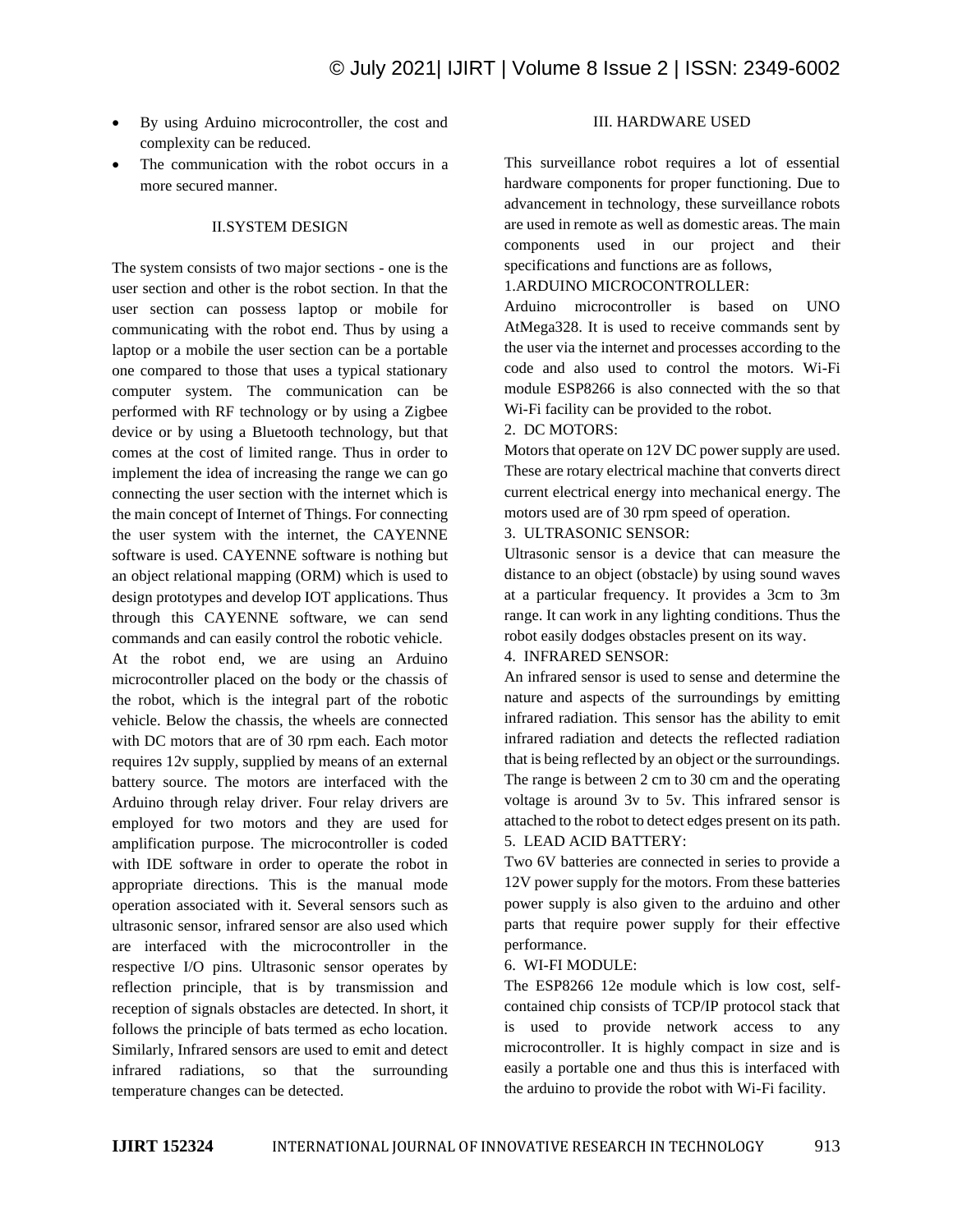# IV. SOFTWARE USED 1. CAYENNE SOFTWARE

# 1. CAYENNE SOFTWARE:

It is an object relational mapping (ORM) framework. It allows a programmer to work with objects abstracted from databases. It is used to design prototypes and IOT based applications as it is a drag and drop project builder thus allowing devices to get easily connected to the internet. Through this software we can easily control the robot with the help of the buttons present in the software. Both manual and automatic mode can be performed with this software



# 2. ARDUINO SOFTWARE (IDE):

It is open source software that is used to write codes and upload it to the Arduino board. The Arduino IDE contains a text editor for writing codes, a message area, a text console, a series of menus along with toolbar with buttons. The programming codes are known as sketch. The sketches are saved with the file extension. ino. It runs on Windows, MAC and LINUX. Thus through this software we can code for the robotic movements and also for the sensors interfaced with the arduino board.



## VI. APPLICATIONS

Following are the main applications of the solar powered multifunctional robot:

- By combining camera features with the robot we can easily monitor indoor as well as outdoor locations during daytime and at night.
- Remote areas can also be explored.
- Used to record and send video output of the required environment.

## VII. CONCLUSION

In this paper, the framework for making a robot for surveillance purpose is proposed. It overcomes the problem of limited range surveillance by using the concept of IOT. We can control the robot with the help of laptop/mobile manually. Automatic monitoring can also be done. Our proposed robot is small in size thus maneuvering into area where human access is impossible.

Wireless technology is one of the most integral technologies in the electronics field. This technology is used to serve our project as a supreme part of surveillance act. This provides highly efficient and a cost-effective robot that replaces human work and